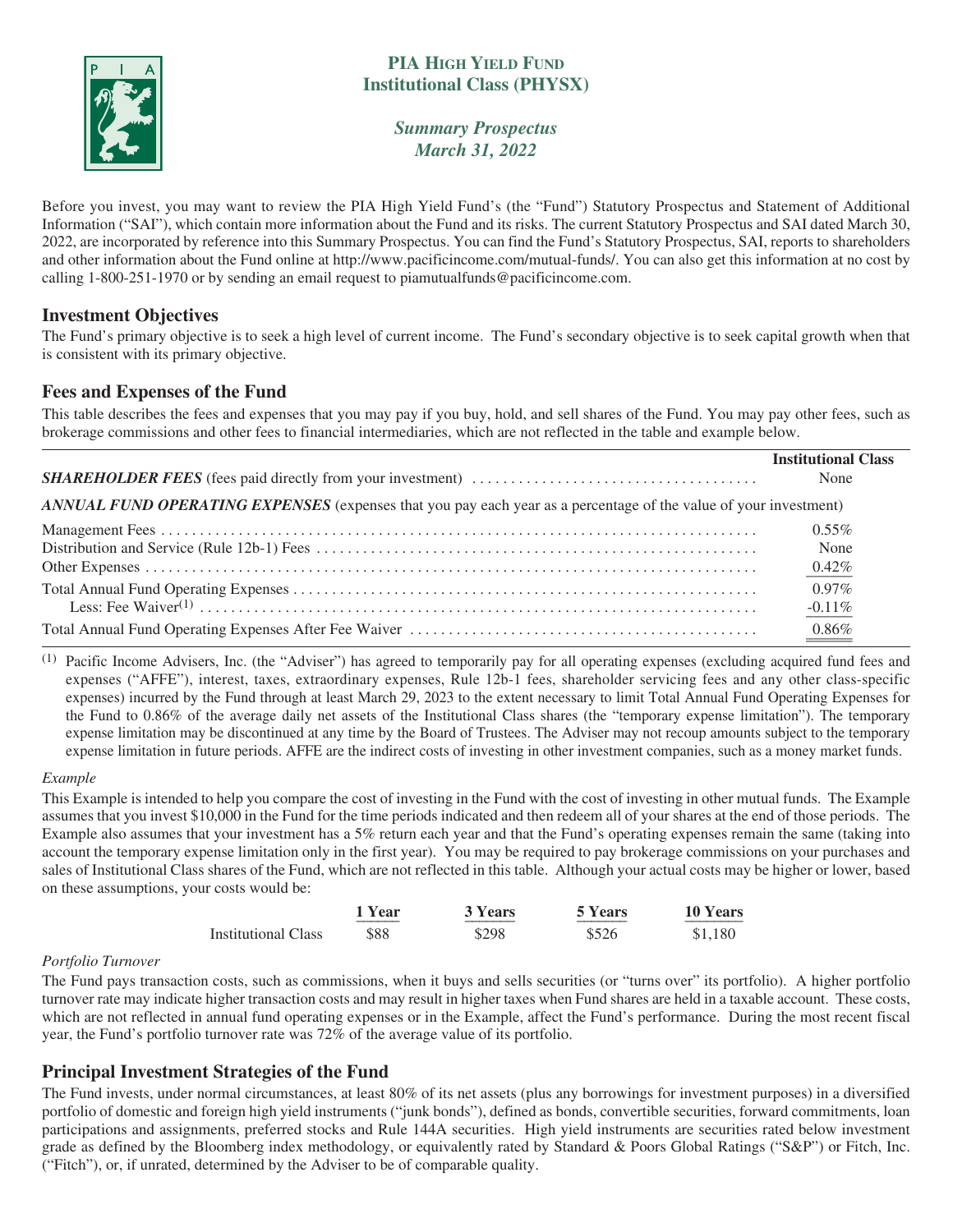The remainder of the Fund's assets may be invested in investment grade instruments including bonds, debt securities, convertible securities, and other similar instruments issued by various U.S. and non-U.S. public- or private-sector entities, and loan participations and assignments.

The average portfolio duration of the Fund normally varies within two years (plus or minus) of the duration of the Bloomberg U.S. Corporate High-Yield Index (the "Bloomberg Index") at any point in time. The Bloomberg Index had a duration of 4.05 years as of January 31, 2022. Duration is a measure of the expected life of a fixed income security that is used to determine the sensitivity of a security's price to changes in interest rates.

The Fund may invest up to 10% of its net assets in securities and instruments that are economically tied to emerging market countries.

The Fund may invest up to 10% of its net assets in derivative instruments, such as options, futures contracts or swap agreements for both bona fide hedging purposes and for speculative purposes. From time to time, the Fund may experience significant inflows; if this occurs, the Fund may, on a temporary or interim basis, invest these new assets (potentially in an amount which may approach up to 50% of the Fund's total net assets if new flows were extremely large relative to the Fund's current assets) in a combination of derivative instruments and other investment companies, including exchange-traded funds ("ETFs"), until such time as the Adviser can identify and invest in appropriate high yield instruments in accordance with the Fund's principal strategy. The Fund may purchase or sell securities on a when-issued, delayed delivery or forward commitment basis. The Fund may, without limitation, seek to obtain market exposure to the securities in which it primarily invests by entering into a series of purchase and sale contracts or by using other investment techniques (such as buy backs or dollar rolls).

In selecting investments for the Fund, the Adviser will consider the risks and opportunities presented by the industries within the high yield universe. The Adviser evaluates the bond issuers within the selected industries and identifies those investments which the Adviser believes have favorable risk reward characteristics and match the Adviser's investing philosophy. The Adviser evaluates various criteria such as historical and future expected financial performance, management tenure and experience, capital structure, free cash flow generation, barriers to entry, security protections, yield and relative value, and ownership structure. Investments are targeted that have individual yield premiums which appear to be favorable and are viewed by the Adviser as having a comparable or lower probability of default and/or loss risk.

## **Principal Investment Risks**

By itself, the Fund is not a complete, balanced investment plan. The Fund cannot guarantee that it will achieve its investment objectives. Losing all or a portion of your investment is a risk of investing in the Fund. The following risks are considered principal and could affect the value of your investment in the Fund:

- **High Yield Securities Risk.** High yield securities (or "junk bonds") entail greater risk of loss of principal because of their greater exposure to credit risk. High yield securities typically carry higher coupon rates than investment grade securities, but also are considered as speculative and may be subject to greater market price fluctuations, less liquidity and greater risk of loss of income or principal including greater possibility of default and bankruptcy of the issuer of such instruments than more highly rated bonds and loans.
- **Counterparty Risk.** Fund transactions involving a counterparty are subject to the risk that the counterparty or a third party will not fulfill its obligation to the Fund. Counterparty risk may arise because of the counterparty's financial condition (i.e., financial difficulties, bankruptcy, or insolvency), market activities and developments, or other reasons, whether foreseen or not. A counterparty's inability to fulfill its obligation may result in significant financial loss to the Fund.
- **Credit Risk.** The issuers of the bonds and other instruments held by the Fund may not be able to make interest or principal payments.
- **General Market Risk.** Economies and financial markets throughout the world are becoming increasingly interconnected, which increases the likelihood that events or conditions in one country or region will adversely impact markets or issuers in other countries or regions. Securities in the Fund's portfolio may underperform in comparison to securities in general financial markets, a particular financial market or other asset classes due to a number of factors, including inflation (or expectations for inflation), deflation (or expectations for deflation), interest rates, global demand for particular products or resources, market instability, debt crises and downgrades, embargoes, tariffs, sanctions and other trade barriers, regulatory events, other governmental trade or market control programs and related geopolitical events. In addition, the value of the Fund's investments may be negatively affected by the occurrence of global events such as war, terrorism, environmental disasters, natural disasters or events, country instability, and infectious disease epidemics or pandemics. For example, the outbreak of COVID-19, a novel coronavirus disease, has negatively affected economies, markets and individual companies throughout the world, including those in which the Fund invests. The effects of this pandemic to public health and business and market conditions, including exchange trading suspensions and closures, may continue to have a significant negative impact on the performance of the Fund's investments, increase the Fund's volatility, negatively impact the Fund's arbitrage and pricing mechanisms, exacerbate pre-existing political, social and economic risks to the Fund, and negatively impact broad segments of businesses and populations. The Fund's operations may be interrupted as a result, which may contribute to the negative impact on investment performance. In addition, governments, their regulatory agencies, or self-regulatory organizations may take actions in response to the pandemic that affect the instruments in which the Fund invests, or the issuers of such instruments, in ways that could have a significant negative impact on the Fund's investment performance. The full impact of the COVID-19 pandemic, or other future epidemics or pandemics, is currently unknown.
- **Management Risk.** The Fund is an actively managed portfolio. The Adviser's management practices and investment strategies might not work to produce the desired results.
- **Interest Rate Risk.** The value of the Fund's investments in fixed-income securities will change based on changes in interest rates. If interest rates increase, the value of these investments generally declines. Securities with greater interest rate sensitivity and longer maturities generally are subject to greater fluctuations in value.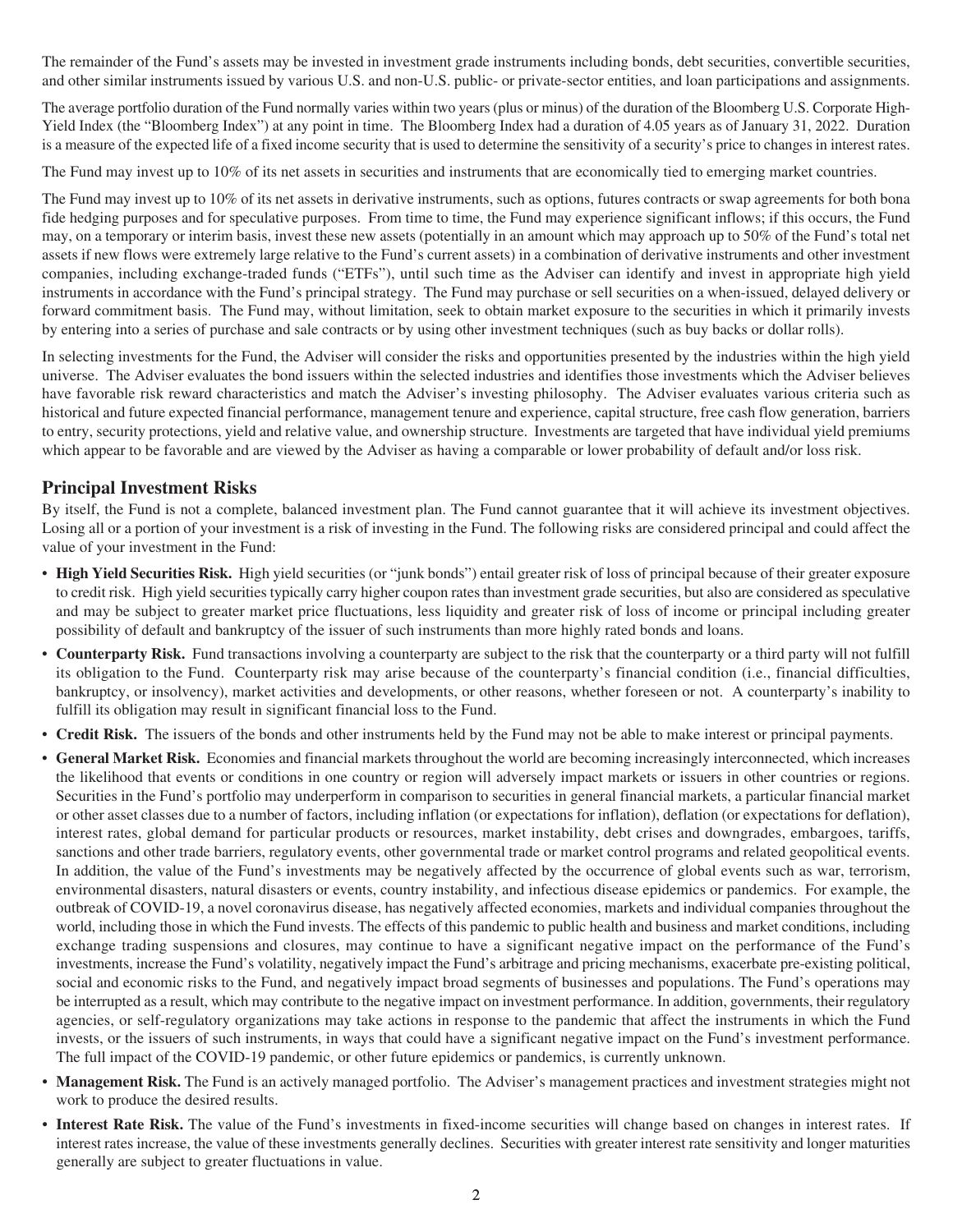- **Liquidity Risk.** Reduced liquidity in the bond markets can result from a number of events, such as limited trading activity, reductions in bond inventory, and rapid or unexpected changes in interest rates. Less liquid markets could lead to greater price volatility and limit the Fund's ability to sell a holding at a suitable price.
- **Derivatives Risk.** Derivatives involve the risk of improper valuation, the risk of ambiguous documentation and the risk that changes in the value of the derivative may not correlate closely with the underlying security. Losses from a derivative instrument may be greater than the amount invested in the derivative instrument. Certain derivatives have the potential for unlimited losses, regardless of the size of the initial investment.
- **ETF and Mutual Fund Risk.** When the Fund invests in an ETF or mutual fund, it will bear additional expenses based on its pro rata share of the ETF's or mutual fund's operating expenses, including the potential duplication of management fees. The risk of owning an ETF or mutual fund generally reflects the risks of owning the underlying securities that the ETF or mutual fund holds. The Fund also will incur brokerage costs when it purchases ETFs.
- **Preferred Stock Risk.** Preferred stocks may be more volatile than fixed income securities and are more correlated with the issuer's underlying common stock than fixed income securities. Additionally, the dividend on a preferred stock may be changed or omitted by the issuer.
- **Foreign and Emerging Market Securities Risk.** Investments in foreign currencies and foreign issuers are subject to additional risks, including political and economic risks, greater volatility, civil conflicts and war, sanctions or other measures by the United States or other governments, liquidity risks, currency fluctuations, higher transaction costs, delayed settlement, possible foreign controls on investment, expropriation and nationalization risks, and less stringent investor protection and disclosure standards of foreign markets. Events and evolving conditions in certain economies or markets may alter the risks associated with investments tied to countries or regions that historically were perceived as comparatively stable becoming riskier and more volatile. These risks are magnified in countries in "emerging markets." Emerging market countries typically have less-established market economies than developed countries and may face greater social, economic, regulatory and political uncertainties. In addition, emerging markets typically present greater illiquidity and price volatility concerns due to smaller or limited local capital markets and greater difficulty in determining market valuations of securities due to limited public information on issuers.
- **Loan Participation and Assignment Risk.** Loan participations and assignments involve special types of risk, including credit risk, interest rate risk, liquidity risk, and the risks of being a lender. Bank loans (i.e., loan participations and assignments), like other high yield corporate debt obligations, have a higher risk of default and may be less liquid and/or become illiquid.
- **Rule 144A Securities Risk.** The market for Rule 144A securities typically is less active than the market for publicly-traded securities. Rule 144A securities carry the risk that the liquidity of these securities may become impaired, making it more difficult for the Fund to sell these securities.
- **Convertible Securities Risk.** Convertible securities are subject to the risks of both debt securities and equity securities. The values of convertible securities tend to decline as interest rates rise and, due to the conversion feature, tend to vary with fluctuations in the market value of the underlying common or preferred stock.

#### **Performance**

The following performance information indicates some of the risks of investing in the Fund. The bar chart shows the annual returns for the Fund from year to year. The table shows how the Fund's average annual total returns for the 1-year, 5-year, 10-year and since inception periods compare with those of a broad measure of market performance. Effective at the close of business on December 31, 2014, the former Investor Class shares were re-designated as Institutional Class shares. The performance shown below reflects the performance of the former Investor Class and includes expenses that are not applicable to and are higher than those of the Institutional Class. The performance for the Institutional Class shares would differ only to the extent that the Institutional Class shares have different expenses than the former Investor Class shares. The Fund's past performance (before and after taxes) is not necessarily an indication of how the Fund will perform in the future. Updated performance information is available on the Fund's website at www.pacificincome.com/mutual-funds or by calling the Fund toll-free at 1-800-251-1970.



## **Calendar Year Total Return as of December 31 – Institutional Class**

During the period shown on the bar chart, the Fund's Institutional Class highest total return for a quarter was 11.80% (quarter ended June 30, 2020) and the lowest total return for a quarter was -14.97% (quarter ended March 31, 2020).